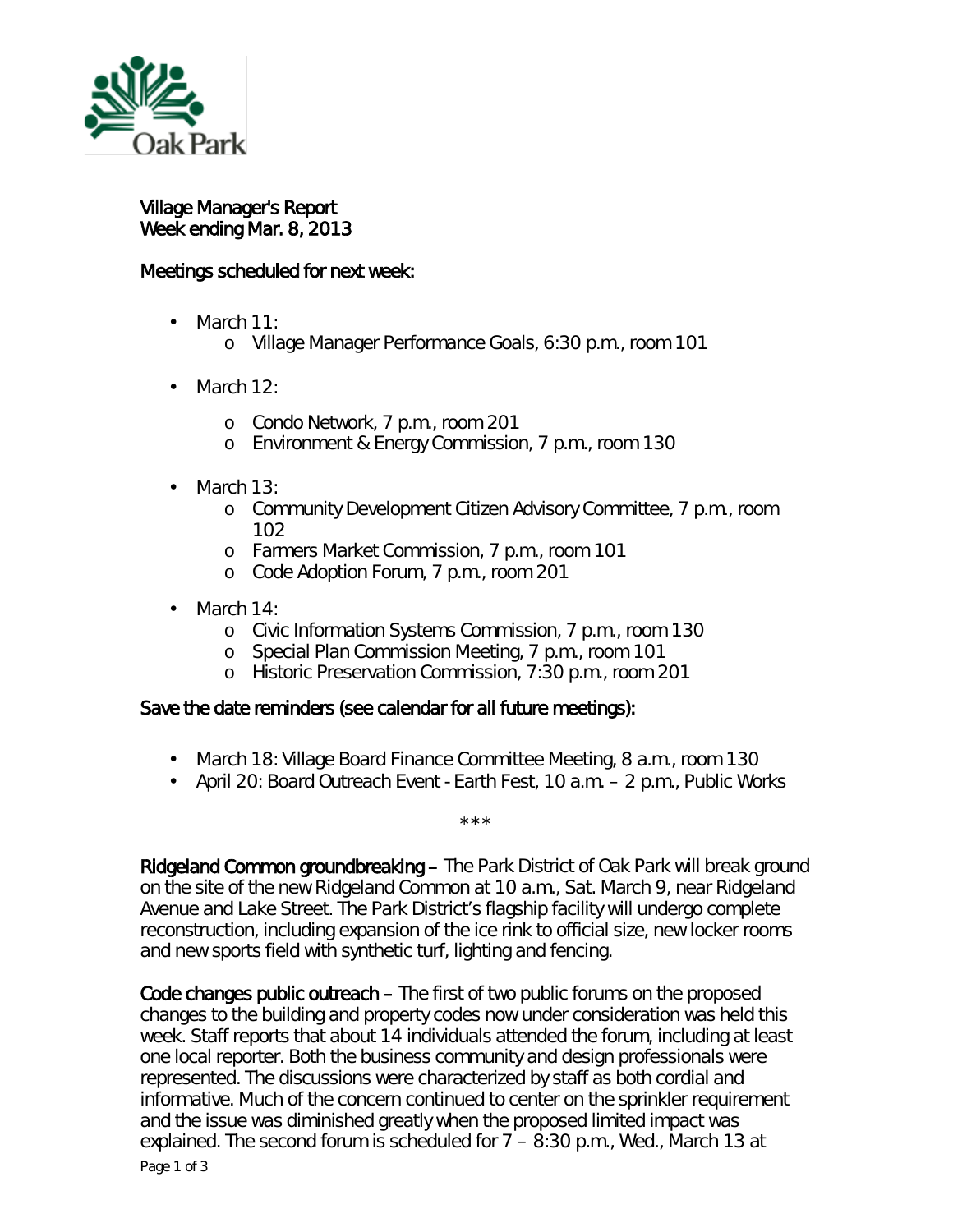Village Hall. The Building Codes Advisory Commission (BCAC) met Thursday evening to review a synopsis of all proposed code changes. Commission members will continue reviewing information gathered from the public and will include their comments in a report that will be forwarded to the Village Board once the public discussion process is complete.

Food service safety training – Staff of the Health Department's Environmental Health Division trained food service staff on safety as part of the mandated Illinois Food Service Safety Manager Certification course. A total of 31 employees of local restaurants and other food service providers attended the training, held in late February at Village Hall. All certified health departments in Illinois are required to offer the training annually.

Public Works activities – Snow removal dominated Public Works activities during the week. The seasons' largest snowfall Tuesday night and Wednesday had crews on the road for 36 hours, plowing and salting as they battled an accumulation of more than nine inches. At the height of the storm, 14 pieces of equipment were at work clearing streets as the snow fell at an average of more than an inch an hour. However, by late afternoon Wednesday, all streets were clear and even alleys had been plowed. In the meantime, tree trimming continued in the area between South Boulevard and Chicago Avenue, from Austin Boulevard to Harlem Avenue, with crews from both the Forestry Division and a private contractor involved.

Condo board training to begin – Condominium board members who want to learn more about how to meet their responsibilities are invited to participate in free, onehour training seminars sponsored by Association of Condominium, Townhouse and Homeowners Associations (ACTHA). The first session, which will focus on how to conduct a one-hour board meeting, is scheduled for Tues., March 12. Other sessions are scheduled for April 9 (developing and enforcing rules and regulations, including smoke-free housing); May 14 (hiring a management company); and June 11 (collections and foreclosures). All sessions are held at 7 p.m., in Village Hall, 123 Madison St., and advance registration is not required. If you know of anyone who may be interested, but would like to have more information, please refer them to the Housing Programs Division at 708.358.5410 or [housing@oak-park.us.](mailto:housing@oak-park.us)

Fire Department update – The Fire Department responded to 424 incidents in February, a significant drop from January. Emergency medical service calls continued



to dominate activities, with the 263 incidents representing 62 percent of all February activity. General calls for service were second with 80, followed by alarms initiated (62) and fire/hazardous conditions (19). The Department responded to four fire incidents in January, all minor with total damage estimated at \$1,190. Two motor vehicle accidents required extrication, but passengers sustained only minor injuries. The Department reported a spike in auto

lock-outs of autos (17) with the engines running, and an increase in assist invalid calls (car-to-house), both increases likely due to weather.